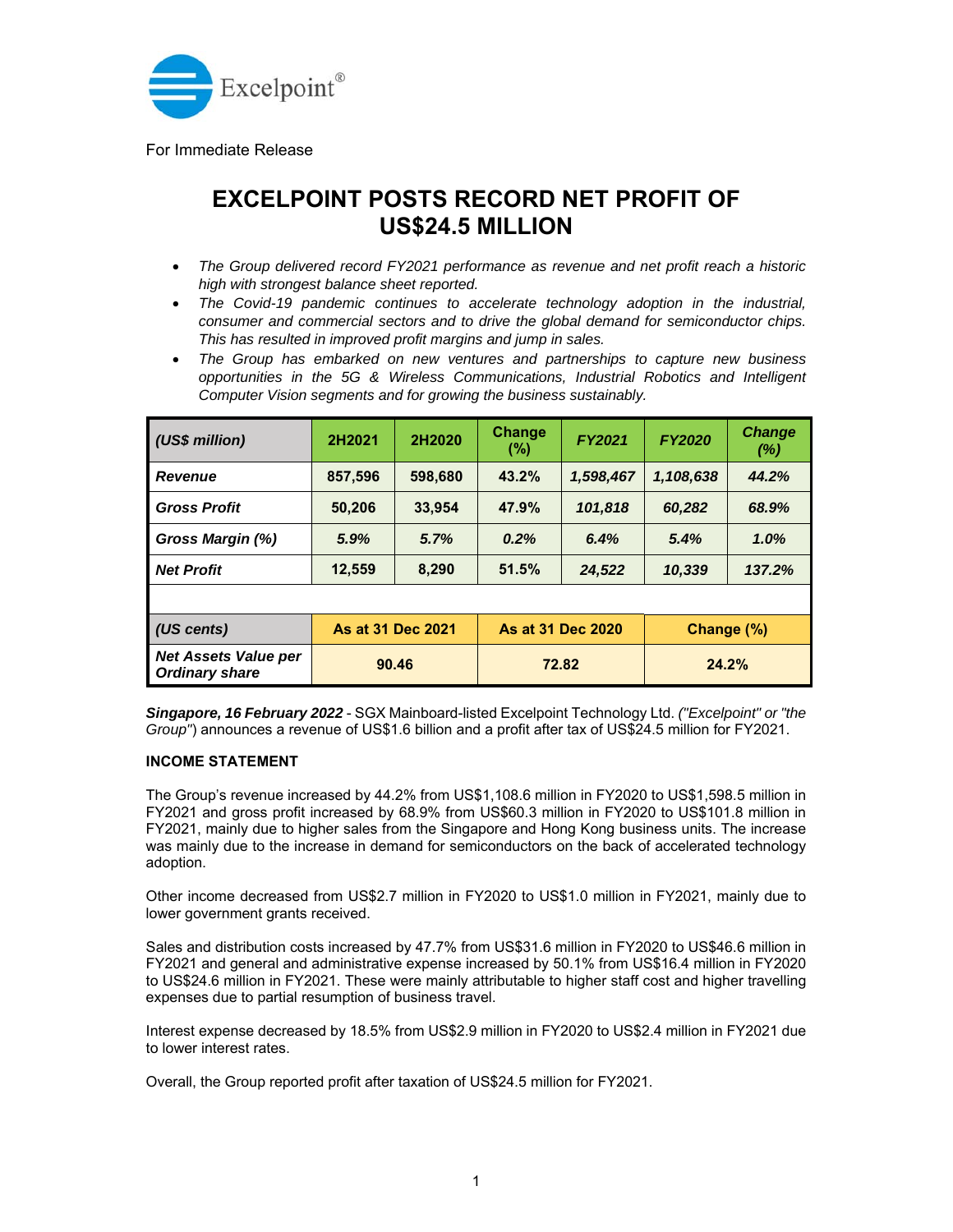

## **CASHFLOW AND FINANCIAL POSITION**

The Group's net cash flows generated from operating activities was US\$5.1 million in FY2021 as compared to US\$50.1 million in FY2020. This was mainly due to working capital requirements.

Net cash flows used in investing activities was US\$2.1 million in FY2021 compared to US\$1.1 million in FY2020. This was mainly due to capital expenditure.

Net cash flows used in financing activities was US\$8.1 million in FY2021 compared to US\$24.4 million in FY2020. This was mainly due to lower borrowings for working capital requirements and partially offset by dividend payment.

Cash and short-term deposits was US\$34.1 million as at 31 December 2021 as compared to US\$39.2 million as at 31 December 2020.

Non-current assets increased from US\$13.8 million as at 31 December 2020 to US\$14.3 million as at 31 December 2021 mainly due to capital expenditure. This was partially offset by depreciation of property, plant and equipment and right-of-use assets.

Current assets increased from US\$391.6 million as at 31 December 2020 to US\$465.4 million as at 31 December 2021 mainly due to increase in trade and other debtors of US\$47.1 million arising from higher sales, increase in stocks of US\$31.5 million due to higher stock level to mitigate against supply disruptions and partially offset by decrease in cash and short-term deposits of US\$5.0 million.

Current liabilities increased from US\$309.8 million as at 31 December 2020 to US\$358.5 million as at 31 December 2021 mainly due to increase in trade and other creditors of US\$51.0 million due to higher purchase of stocks, increase in contract liabilities of US\$2.6 million due to customers deposit received, increase in income tax payable of US\$2.1 million due to higher taxable profit and partially offset by decrease in interest-bearing loans and borrowings of US\$7.0 million.

Non-current liabilities increased from US\$8.3 million as at 31 December 2020 to US\$12.3 million as at 31 December 2021 mainly due to increase in long-term interest-bearing loans and borrowings of US\$5.1 million. This was partially offset by decrease in long-term lease liabilities of US\$1.1 million.

Overall, shareholders' equity increased from US\$87.3 million as at 31 December 2020 to US\$108.8 million as at 31 December 2021, mainly due to net profit of US\$24.5 million and increase in other reserves of US\$0.7 million in FY2021. This was partially offset by the dividend paid of US\$4.1 million.

**Commenting on the Group's overall performance for FY2021, Mr. Albert Phuay Yong Hen, Chairman and Group Chief Executive Officer, said,** "2021 has turned out to be an exceptional year for us despite many uncertainties and changes to the semiconductor supply chain such as the global chip shortages. Living alongside the Covid-19 pandemic has not been easy but our results attest to the strong fundamentals on which we have built our business upon and the resolve of our team that has enabled us to seize new opportunities. Overall, we see improvements in sales across all our markets especially in China as it remains an important market with its strong position fuelled by robust domestic demand.

We remain cautious of geopolitical risks and the impact that the ongoing pandemic may have on the macro business environment. Thus, we are placing strong emphasis on innovation, strengthening our engineering capabilities and forging new partnerships to sharpen our competitive edge and to increase our business resilience.

Aside from the establishment of the PlanetSpark Innovation Centre last year, we have continued to build on our technical expertise by growing our engineering teams. These initiatives are aimed at harnessing opportunities in the fast growing artificial intelligence ("AI") and internet-of-things ("IoT") market. The momentum of remote working and remote learning continues beyond 2021, and we see traction coming from segments such as high performance computing, fast connectivity and secure networks, communications and sensors. These would in turn generate more demand for Excelpoint's value-added solutions."